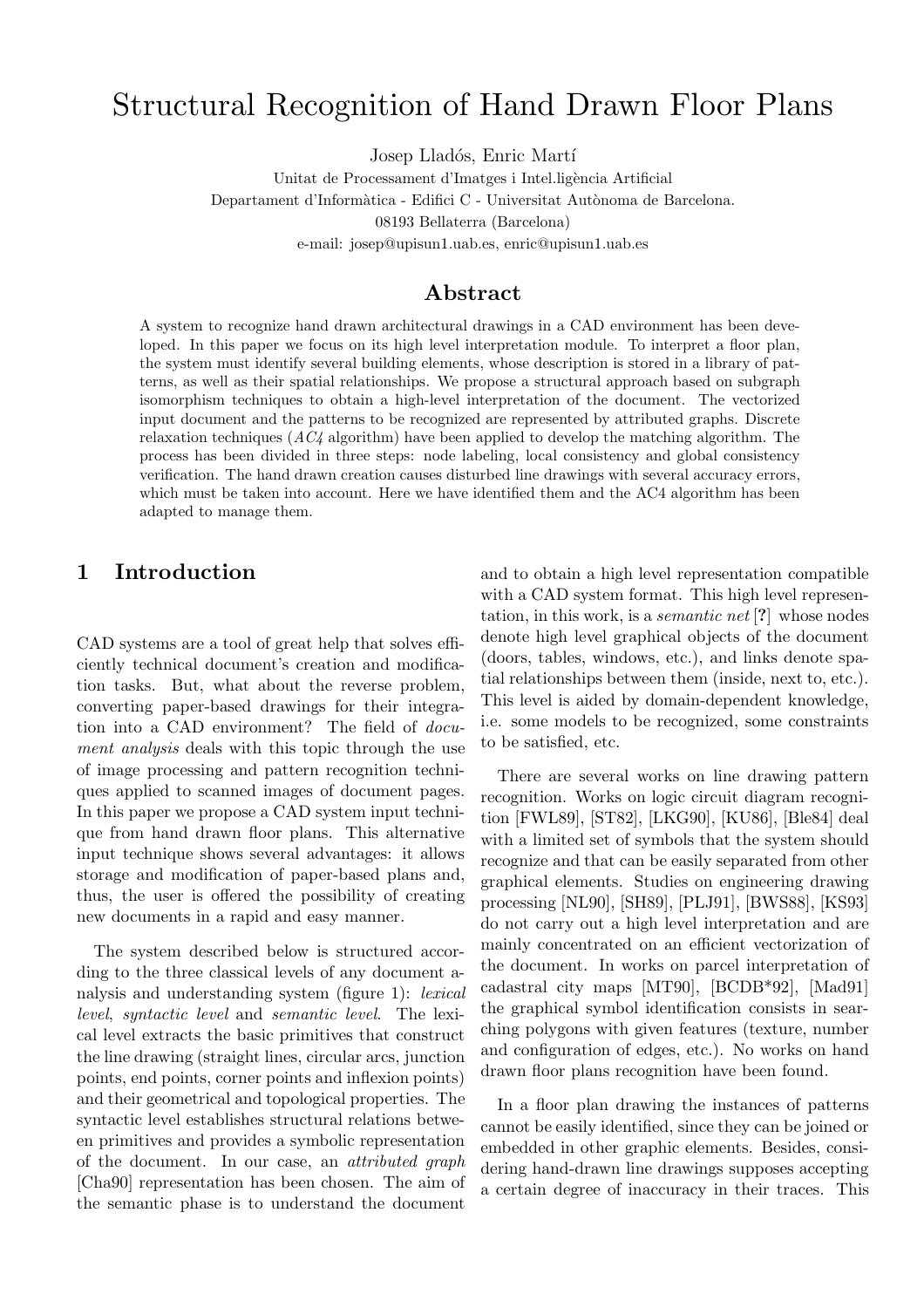

Figure 1: A document analysis and understanding system.

implies using uncertainty parameters (thresholds for angles and distances) to achieve accuracy error correction.

This paper is actually devoted to describe the semantic level. This module performs model-based matching. Models are the graphical instances in the paper-based document to be recognized. Structural methods are widely used in line drawings' matching. These techniques offer a compact representation model of the lineal image, which allows its translation, rotation and scale-invariant recognition. The structural recognition has two tendencies, sometimes equivalent, syntactic recognition and graph-based recognition.

Syntactic recognition [FWL89] is adequate when there is a limited set of models to be recognized and all of them can be described using a grammar with a reduced set of primitives. Introducing a new pattern to be recognized would imply making a grammatical inference [Fu80], and we should also suppose that this new model can be described by the same set of primitives. Works based on graph theory [LKG90], [KU86], [Hab91] allow inexact matching and rapid introduction of new patterns to be recognized without the system being altered. Besides, there is a great similarity between a graph and a line drawing. In our case, being able to perform inexact matching is essential because the input is hand drawn. For all these reasons, we are left with a method based on graph theory to attain our purposes.

Next section overviews the system. Errors due to the fact that the input document is hand drawn are characterized in section 3. Section 4 describes the node labeling process (node consistency verification). Local consistency verification (path consistency verification) of hypotheses is described in section 5. The last step of the algorithm (path consistency verification) is described in section 6. Finally, section 7 present some representative results.

# 2 Outline of the Approach

The output of the syntactic level is an attributed graph-based representation of the line drawing. A complete description of both lexical and syntactic levels can be found in [?]. The input line drawing and the patterns to be recognized are represented using a two-level attributed graph  $(2LG)$  (figure 2). A lineal drawing is represented, in the first level, by a set of attributed connected graphs. The characteristic points in the line drawing correspond to vertices of the graph and the line segments joining these points correspond to the edges. The second level graph is an hypergraph whose nodes are first level graphs and whose edges denote topological relationships between them.

Starting from this representation, matching is carried out using subgraph isomorphism techniques, that is, by finding the  $2LG$  (model graph) representing the pattern to be recognized in terms of a subgraph of the  $2LG$  (candidate graph) that approximates the input line drawing at best. This subgraph isomorphism process must be applied at each level of the 2LG. The subgraph isomorphism problem is equivalent to the consistent labeling problem [Hen90] which is a NP-Complete problem. This makes any direct solution generating mechanism very sensitive to the size of model and candidate graph and requiring abusive calculation time. Hence, it becomes necessary to apply prune criteria (e.g., discrete relaxation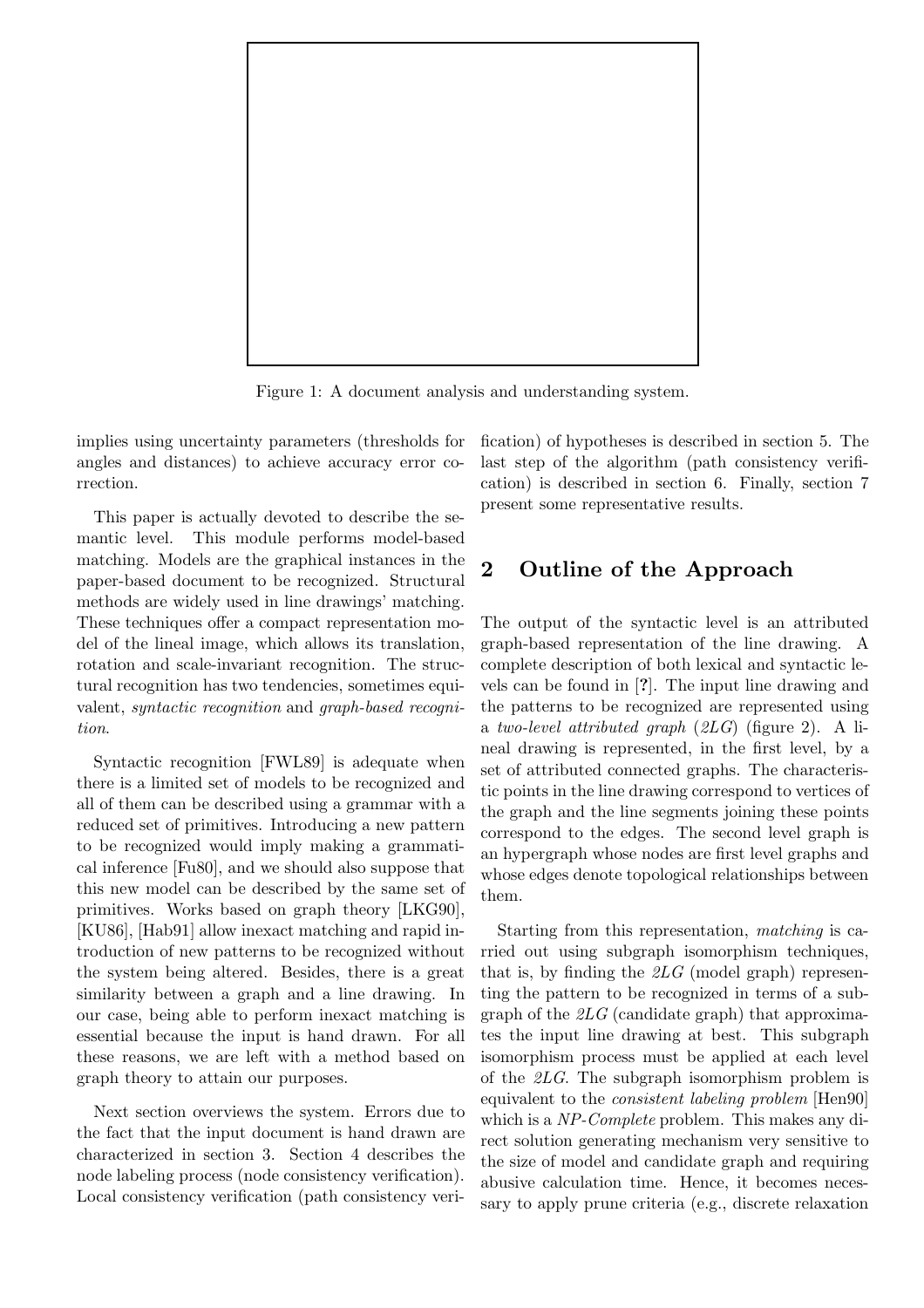

Figure 2: Line drawing representation by two level graphs (2LG).

techniques) to achieve a significant decrease in the number of possible solutions. 3 Error typification

The consistent labeling problem may be explained as follows:  $\hat{O}$  is a set of objects to be identified,  $\hat{L}$  is a set of labels that represent hypotheses on the identification of the objects and  $R$  is a set of constraints between the pairs object-label. The goal is to obtain a set H of hypotheses that assigns a label to each object satisfying the existing constraints. In our case, the objects to be labeled are the model nodes. Labels are build from the candidate nodes. Therefore, the model graph can be interpreted as a constraint graph. These constraints, based on graph's edges, represent geometric and topologic conditions to be accomplished by nodes in their junctions.

From this point of view, in [Hen90] the labeling problem is decomposed in three steps:

- *Node consistency*: each node of the model graph is labeled with all possible candidate nodes matching with it. The labeling is based on topological criteria (f.i. the number of edges for which the node is an end point) and geometrical criteria (f.i. the configuration of each node, that is, the arrangement of edges for which the node is an end point).
- Arc consistency: the consistency of labels for each pair of neighboring nodes (linked by an edge) is checked and inconsistent labels are removed. The  $AC4$  (Arc Consistency 4) algorithm [MH86] [Hen90] is here applied. This algorithm is based on discrete relaxation techniques. These techniques have been used in previous works on line-drawing recognition [MT90] [Hab91].
- Path Consistency: a set of labels globally valid for all the model nodes is searched. This set of labels is considered as solution to the problem.

In a vectorized document obtained from a hand drawn design there are several accuracy errors due to inaccurate stroke and to the fact that digitalization implies discretization. In this work, we propose the following error classification:

- point duplication with touch occurrence  $(Fig. 3(a))$ : due to an inexact stroke when there is more than one line ending at an union point. The result is the appearance in the graph of additional vertices linked by erroneous edges (see fig.  $3(f)$ ).
- point duplication without touch occurrence (Fig.3(b)): occurs when lines do not reach a union point, it is also due to a lack of precision in line trace. Similarly to the previous case, the effect of such error on the graph is the apparition of more vertices although now no additional edges appear (see fig.  $3(g)$ ).
- Added points (Fig.  $3(c)$ ): when a line has been drawn using more than one stroke and little precision at linking strokes. The result of this error on the graph is the apparition of several fictitious vertices linking several edges which in fact should be a single one (see fig.  $3(h)$ ).
- Added lines (Fig.  $3(d)$ ): are very short lines that go beyond drawing's lines and junctions. They arise when traces are not uniform, that is, when there are stains on lines or when lines have been drawn beyond the junction. In the graph short edges that should be discarded arise (see fig.  $3(i)$ ).
- Broken lines (Fig.  $3(e)$ ): when lines that should be solid are formed by more than one line because of a difference in stroke's pressure. The result on the graph is the apparition of two edges and two false terminal points (see fig. 3(j)).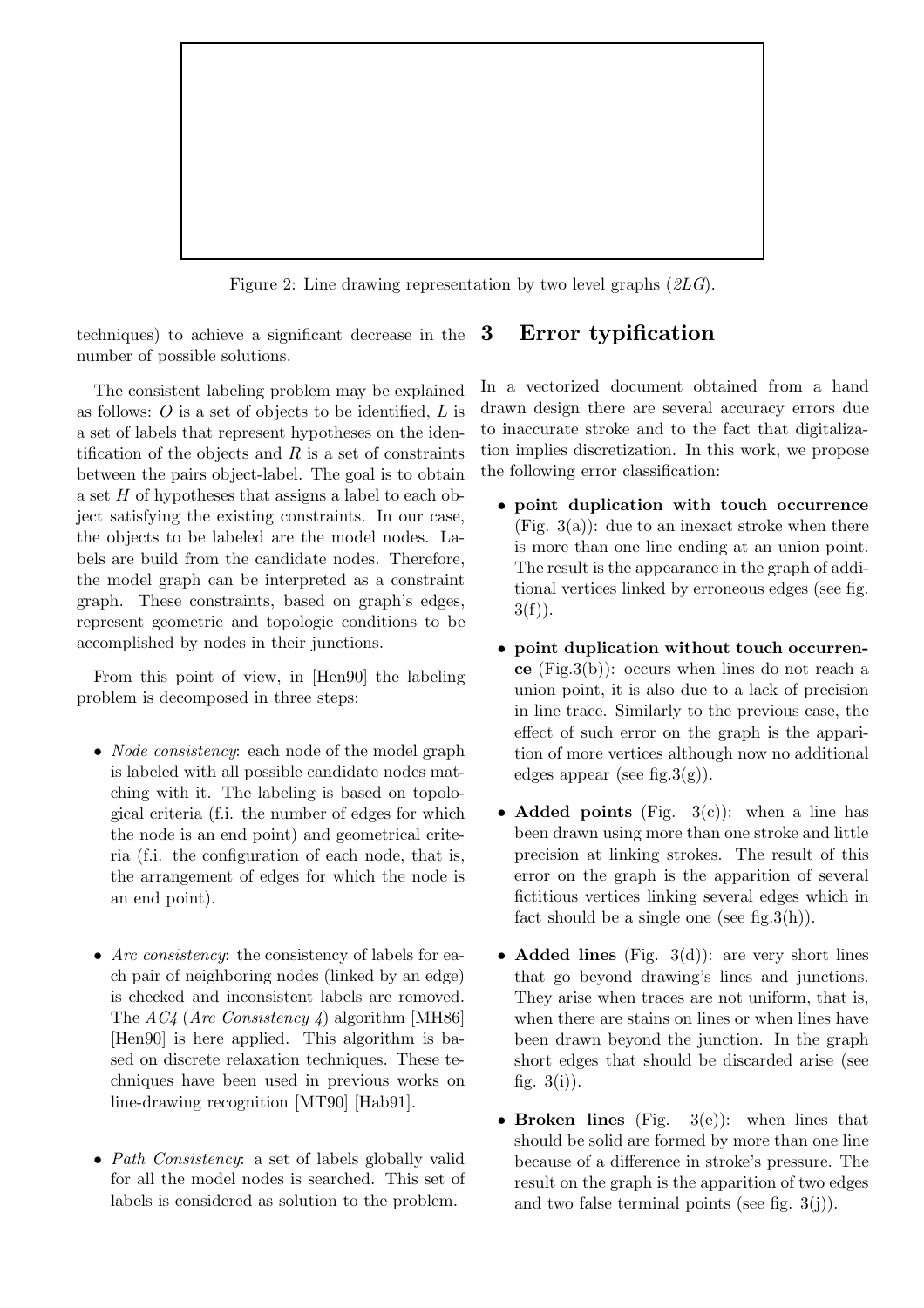

Figure 3: Accuracy errors in a hand drawn document: point duplication with  $(a)(f)$ , and without touch occurrence  $(b)(g)$ , added points  $(c)(h)$ , added lines  $(d)(i)$ , broken lines  $(e)(j)$ .

Any of these errors, which may appear combined, increases exponentially the number of local hypotheses and, consequently, the necessary calculation time for isomorphism.

## 4 Node labeling

Notation: A graph is represented, using a standardized notation, by  $G(V, A)$  where V is a set of nodes and A is a set of edges.

Given a model graph  $G_M(V_M, A_M)$  and a candidate graph  $G_C(V_C, A_C)$ , the first step of the isomorphism assigns a set  $L_m$  of consistent labels to each node  $m \in V_M$ . Bearing this in mind, we have utilized the label model proposed by [Hab91]. Following this notation a label contains information on which candidate node is assigned and in which orientation. A consistent label  $l \in L_m$  associated to a node  $m \in V_M$ is defined as follows:

$$
l = (n, w, el)
$$

where  $n \in V_C$  is a candidate node; w is the weight of the label where  $weight = d(n) - d(m)$ ;  $d(m)$  is the degree of the node m, that is, the number of edges for which m is an end point; and  $el = [a_1, \ldots, a_{d(m)}]$  $(a_i \in A_C \cup \{\lambda\})$  is a circular list of the edges of the candidate node  $n$  that match with the edges of the model node m. It can be an empty edge  $(\lambda)$ when  $w < 0$ , that is, when any edge of the model edges does not appear in the candidate graph. By including empty edges inexact matching is permitted. According to this notation, a labeling hypothesis is a pair  $(m, l)$  where l is a consistent label for a node  $m \in V_M$ .

Node consistency is satisfied when there is a correspondence between angles of joining edges. If two edges of the candidate node,  $a$  and  $b$ , are compared with their corresponding edges  $x$  and  $y$  of the model node, where x, y form an angle  $\theta$ , and they coincide;

then the angle between a and b must be  $\theta \pm \Delta$  so that the label becomes admissible in the model node.  $\Delta$ is a pre-established variability margin which depends on image resolution. As you can see in figure 4, given a model node  $m$  and a candidate node  $n$ , several different consistent labeling hypotheses can be defined taking into account the different rotations of the model with respect to the candidate and the likable existence of empty edges  $(\lambda)$  in the label. In this figure we can see that a candidate node may match with different positions of a model node depending on edges' correspondence. According to the notation of [Hab91], in this figure, the first edge in the circular list of edges for which model node is an end point is marked with an ∗. The edges' order is taken in counterclockwise sense.

#### 5 Local Consistency Verification

After label generation, the next step consists in verifying the consistency between labels assigned to neighboring nodes. With this aim, the  $AC<sub>4</sub>$  algorithm is applied. This is a discrete relaxation algorithm that runs in polynomial time and yields locally consistent solutions, i.e. arc consistency is verified. The problem of this algorithm is the great storage capacity required, however it is one of the best algorithms based on constraint propagation techniques.

All the locally consistent labels in each node of the model graph should be validated using the labels of the neighboring nodes. A binary constraint  $\mathcal R$  between hypotheses of neighboring nodes is imposed. Let us consider a model node  $m_i$  and a label  $l_a$  assigned to it in the previous step. We will say that  $l_a$  is an *admissible label* in the node  $m_i$ , if it is consistent (according to the relationship  $\mathcal{R}$ ) with, at least, one of the labels of any node  $m_i$  linked to  $m_i$ . When the algorithm finds a node  $m_i$  that has no compatible labels with  $l_a$ , this label is removed from the set of admissible labels for node  $m_i$ . All the hypotheses  $(m_i, l_b)$  which are in relation with  $(m_i, l_a)$  are then informed that this hypothesis is not admissible. The process is recursively repeated until stability.

The constraint  $R$  used can be explained as follows: given two labeling hypotheses  $h1=(m_1,(n_1, w_1, el_1))$ and  $h2=(m_2,(n_2, w_2, el_2))$ , where  $m_1$  and  $m_2$  are joined by an edge  $e \in A_M$ ,  $\mathcal{R}(h_1, h_2)$  is true if the following constraints are satisfied:

- 1. There is a sequence of K edges  $[b_1, \ldots, b_K]$   $(b_i \in$  $A_C \cup \{\lambda\}, \forall i = 1...K$  which links  $n_1$  and  $n_2$ and which approximates the e's path.
- 2. Each label contains information on the rotation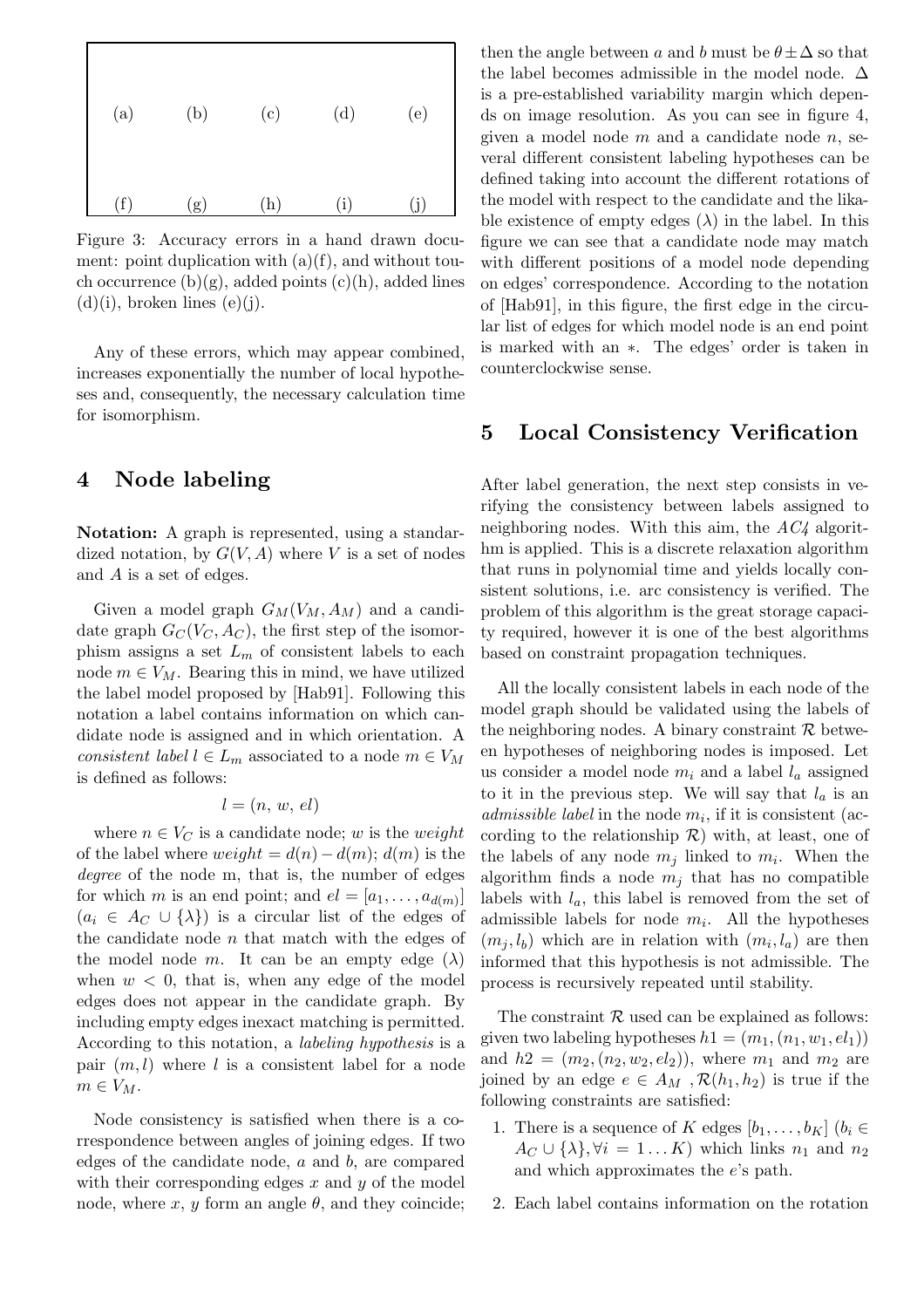

Figure 4: Labeling hypotheses generated from a pair (*model node*, *candidate node*).



that must be suffer the model node to match with the candidate node. This information is supplied by the circular lists of edges  $el_1$  and  $el_2$ and its correspondence with the edges of the respective model nodes  $m_1$  and  $m_2$ . This rotation must be the same for  $h_1$  and for  $h_2$ .

The example of figure 5 illustrates the constraint  $\mathcal{R}$ . In this example, two hypotheses are checked. The first condition is satisfied because the model nodes  $m_1$  and  $m_2$  are linked by the sequence  $[b_4, b_5, b_6]$ that approximates the model edge  $a_1$  (straight line). However, the second condition is not satisfied because in the label  $h_1$ , the model edge  $a_1$  corresponds to the candidate edge  $b_4$  and, in the label  $h_2$ ,  $a_1$  corresponds to candidate edge  $b_3$ , i.e.  $h_1$  and  $h_2$  denote different rotation for the model nodes  $m_1$  and  $m_2$ .

## 6 Global Consistency Verification

Although discrete relaxation techniques find a global solution sometimes, they do not always, but they reduce the search space of the labeling problem that is an exponential problem. The last step of the matching process consists in finding a set of hypotheses, one for each model node, constituting a globally valid solution. In this step the path consistency is verified, that is, if there is a path between two model nodes

and all of the hypotheses corresponding to nodes of the path must be compatible.

The global consistency verification is based on a depth first search algorithm. In the tree search, each level represents a model node and each node represents a label associated to that model node. We have a solution when we reach a leaf in the tree search. A global solution is a set of labeling hypotheses  $H = \{h = (m, l), \forall m \in V_M\}$  where, if there exists an edge  $e \in A_M$  that links two hypotheses  $h_i, h_j \in H$ , then  $\mathcal{R}(h_i, h_j)$  or  $\mathcal{R}(h_k, h_j)$  or  $\mathcal{R}(h_i, h_l)$  is true.  $h_k$ is a  $h_i$ 's matching hypothesis and  $h_l$  is a  $h_i$ 's matching hypothesis. The matching hypotheses criterion is introduced to solve some problems as the one in figure 6. In this example, due to one of the errors characterized in section 3, a model node  $m$  has been properly labeled for two candidate nodes as a result of the duplication of the characteristic point. The hypotheses  $h_1$  and  $h_2$  are two valid interpretations for the global consistency verification but, if we consider them independently, none of them turns out to be globally valid. Both hypotheses have complementary information that must be taken into account. The hypotheses  $h_1$  and  $h_2$  match because they have the same model node *n*, the candidate nodes  $n_1$  and  $n_2$ are neighbors and if we match the  $h_1$ 's edges circular list with the  $h_2$ 's edges circular list, the angles between edges of  $m$  are satisfied.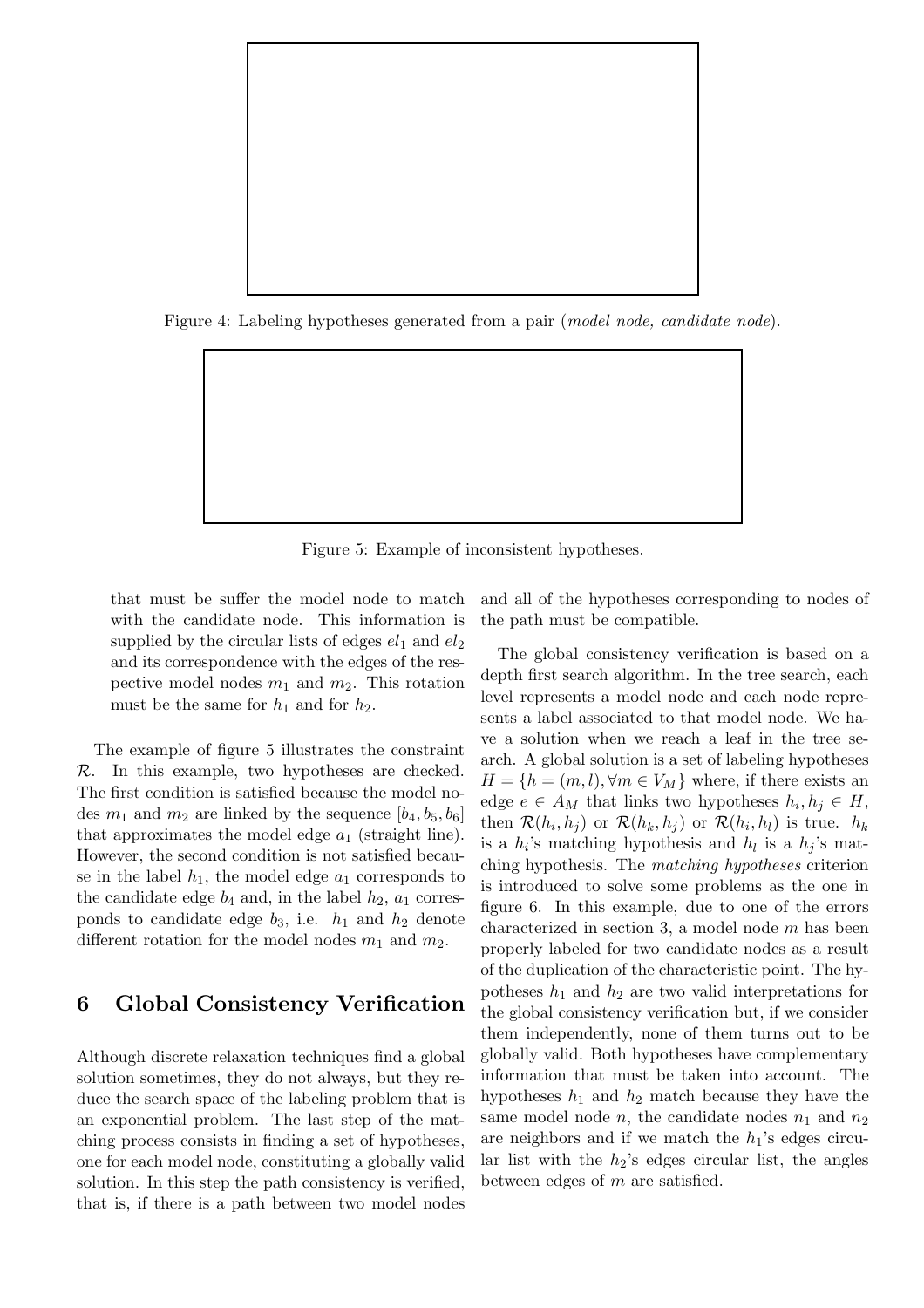Figure 6: Example of matching hypotheses.

# 7 Experimental results



Figure 7: Some model graphs to be matched.

This section illustrates the algorithm described above with some meaningful examples. In figure 7 some models to be found in the image are shown. Figure  $8(a)$ is the original image corresponding to the scanned document. Figure  $8(b)$  shows the  $2LG$  approximation obtained as a output of the syntactic level. In this figure we can realize that the segments of the original image have been approximated by straight lines and circular arcs. Similarly, because input documents are hand drawn, some of the errors described in section 3 occur in this figure once more. Figures 8(c), 8(d), 8(e) and 8(f) are respectively the results of subgraph matching with the patterns of figures  $7(a)$ ,  $7(b)$ ,  $7(c)$ and  $7(d)$ . In these figures, the edges corresponding to a solution have been bolded. All of the results show that inexact matching has been here performed. In figures  $8(c)$  and  $8(d)$  some problems are solved: the splitting of the characteristic points and the approximation of a model edge by means of a sequence of candidate edges. Figures  $8(e)$  and  $8(f)$  show the result of matching using patterns that contain circular arcs.

# 8 Conclusion

This paper has presented a method to recognize architectural documents using discrete relaxation techniques. The algorithm described should be seen as a step in the interpretation of the drawing. This interpretation allows converting a paper-based document into an electronic document and integrating it in a CAD system. A graph-based model has been chosen to represent the input documents. The AC4 algorithm has been implemented to make the matching step. The main contribution of this work is to start from hand drawn plans, in which it is necessary to identify accuracy errors. These errors have been taken into account in the development of the matching algorithm. A coherence constraint for the local consistency verification and a matching hypothesis criterion have been proposed to allow an inexact matching. Using graph-based techniques allows a translation, rotation and scale-invariant recognition and an easy integration of new symbols to recognize. When all patterns have been recognized, a high level representation of the document based on a semantic net representation is built. The method developed in this paper has been used for architectural drawings, however, it's a general method that can be easily adapted to other domains.

# References

- [BCDB\*92] Luca Boatto, Vincenzo Consorti, Monica Del Buono, Silvano Di Zenzo, Vinzenzo Eramo, Alessandra Espossito, Francesco Melcarne, Marco Meucci, Andrea Morelli, Marco Mosciatti, Stefano Scarci, and Marco Tucci. An interpretation system for land register maps. Computer, 25(7):25–33, July 1992.
- [Ble84] Heinrich Bley. Segmentation and preprocessing of electrical schematics using picture graphs. Computer Vision, Graphics, and Image Processing, 28(28):271– 288, 1984.
- [BWS88] J.P. Bixler, L.T. Watson, and J.P. Sanford. Spline-based recognition of straight lines and curves in engineering line drawings. Image and Vision Computing, 6(4):262–269, november 1988.
- [Cha90] Shi-Kuo Chang. Principles of pictorial information systems design. Prentice-Hall, 1990.
- [Fu80] K.S. Fu. Digital Pattern Recognition. Springer-Verlag Berlin Heidelberg, 1980.
- [FWL89] C.S. Fahn, J.F. Wang, and J.Y. Lee. A topology-based component extractor for understanding electronic circuit diagrams. IEEE Transactions on Pattern Analysis and Machine Intelligence, 2(11):1140–1157, 1989.
- [Hab91] A.H. Habacha. Structural recognition of disturbed symbols using discrete relaxation. In 1st.  $ICDAR$ , pages 170–178,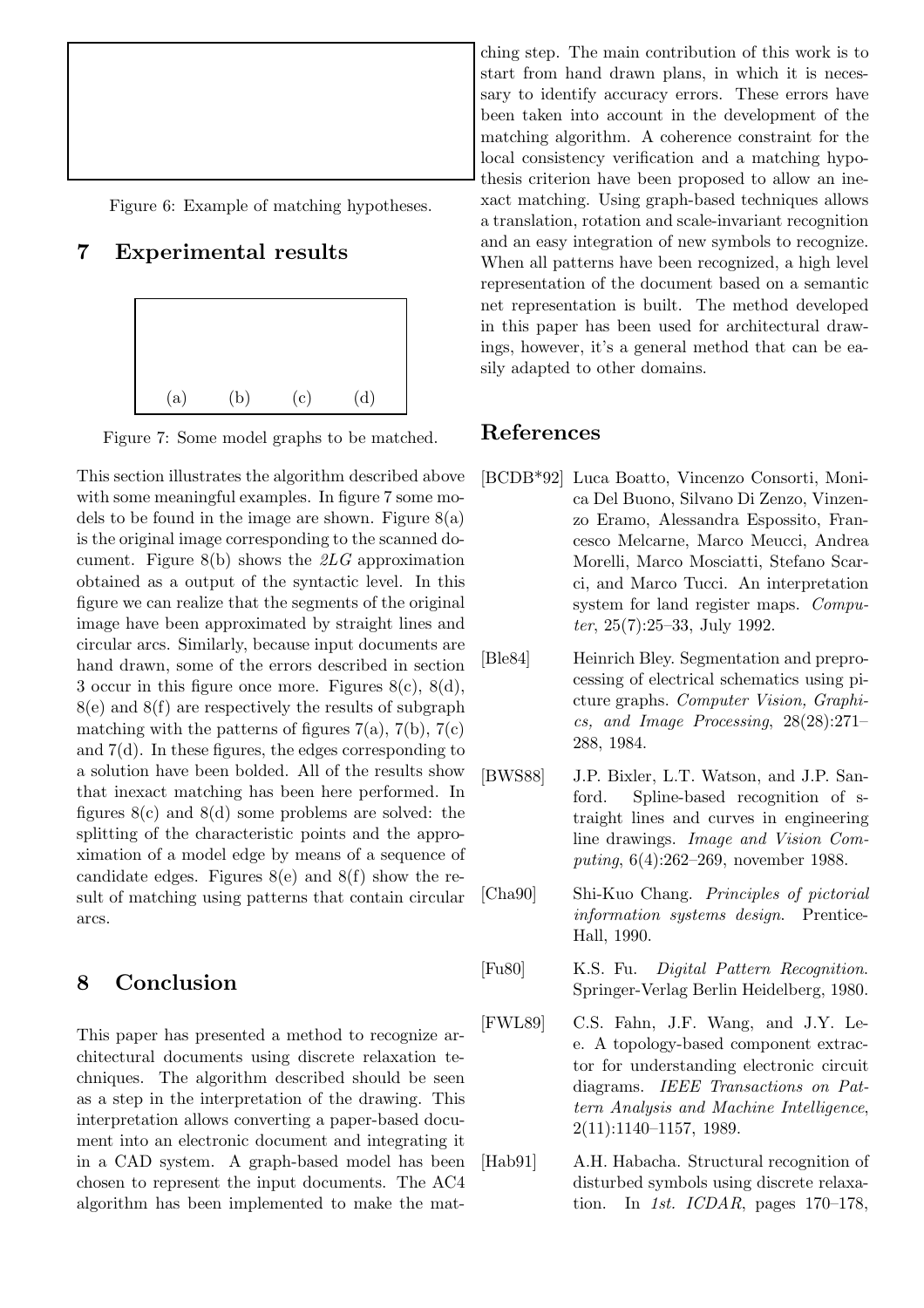$(a)$  (b)

 $\qquad \qquad \textbf{(c)}\qquad \qquad \textbf{(d)}$ 

 $(e)$  (f)

Figure 8: Original image (a), graph image (b), isomorphism with patterns  $(c)(d)(e)(f)$ .